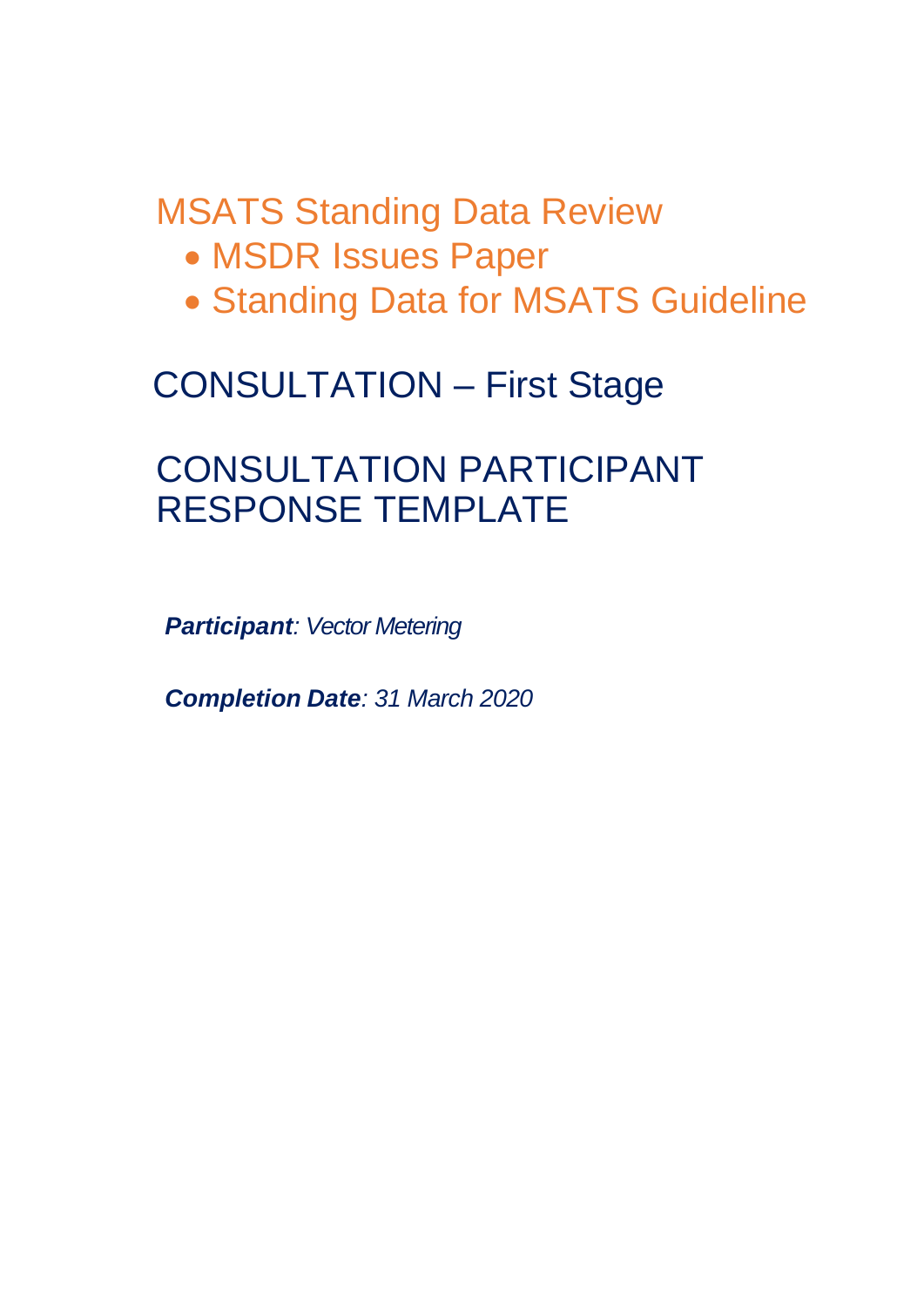## **Table of Contents**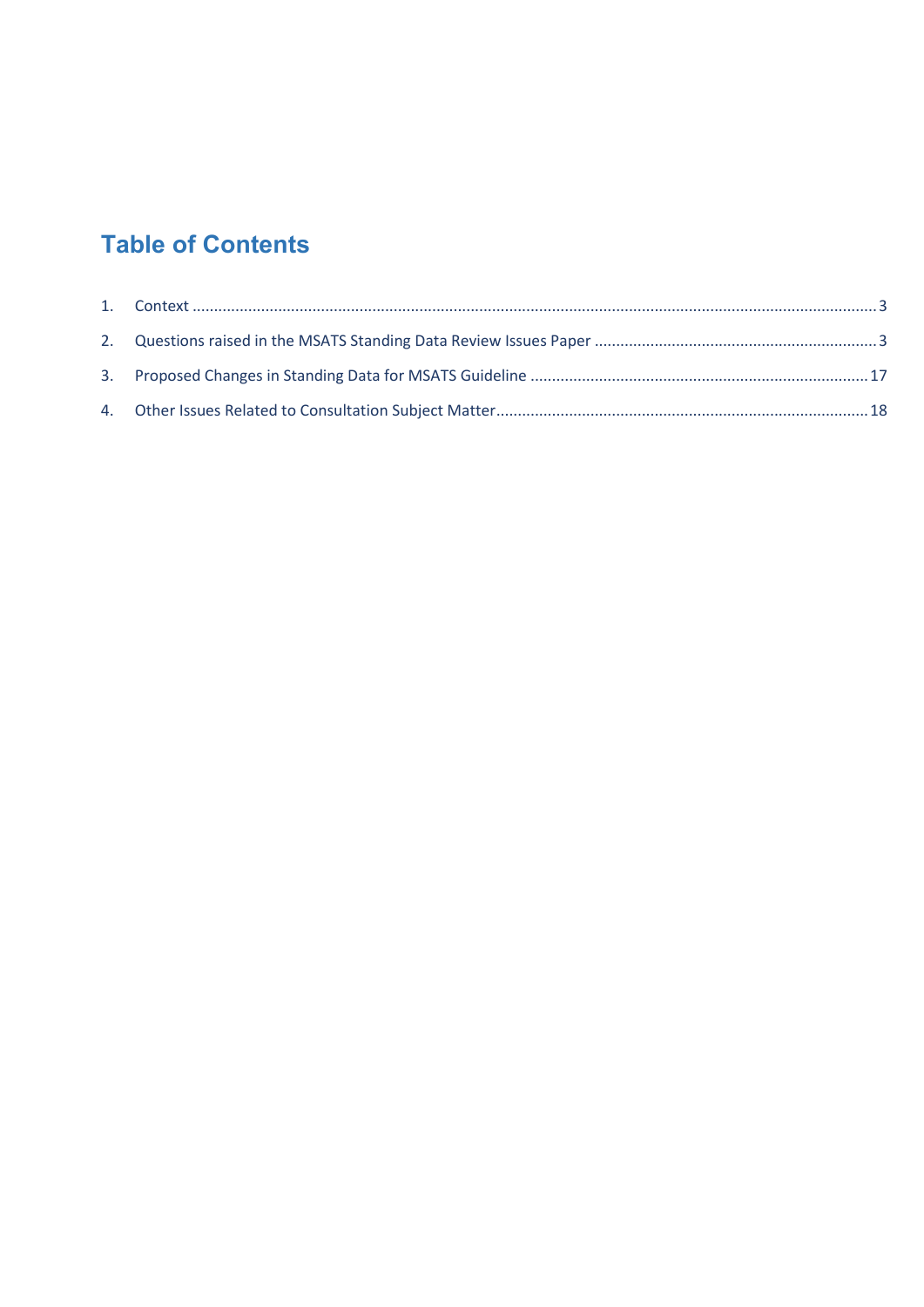### **1. Context**

This template is to assist stakeholders in giving feedback to the questions raised in the issues paper about the proposed changes to the MSATS Standing Data.

### **2. Questions raised in the MSATS Standing Data Review Issues Paper**

<span id="page-2-1"></span><span id="page-2-0"></span>

| <b>Information</b><br>Category                                   | Question<br>No. | Question                                                                                                       | <b>Participant Comments</b>                                                                                                                                                                                                                                                                                                                                                                                                                |
|------------------------------------------------------------------|-----------------|----------------------------------------------------------------------------------------------------------------|--------------------------------------------------------------------------------------------------------------------------------------------------------------------------------------------------------------------------------------------------------------------------------------------------------------------------------------------------------------------------------------------------------------------------------------------|
| General<br><b>Metering</b><br><b>Installation</b><br>Information | 1.              | Do you support the addition of the Meter Malfunction<br>Exemption Number field to MSATS? If not, why not?      | Yes, furthermore we support AEMO updating<br>this field when they issue the Exemption to the<br>MC. This is the most efficient way to 1) manage<br>exemptions and 2) notify impacted participants<br>of the existence of the malfunction and the<br>exemption;                                                                                                                                                                             |
|                                                                  | 2.              | Do you support the addition of the Meter Malfunction<br>Exemption Expiry Date field to MSATS? If not, why not? | Yes, as above, Providing the date of expiry will<br>provide all impacted participants a latest date<br>for when the malfunction will be resolved by.<br>MSATS should also be able to provide a history<br>of the exemption extensions to give a complete<br>picture of the duration taken to resolve. It<br>should also be related to the individual meter so<br>that when the meter is replaced the exemption<br>is automatically closed. |

#### 2.1 Metering Installation Information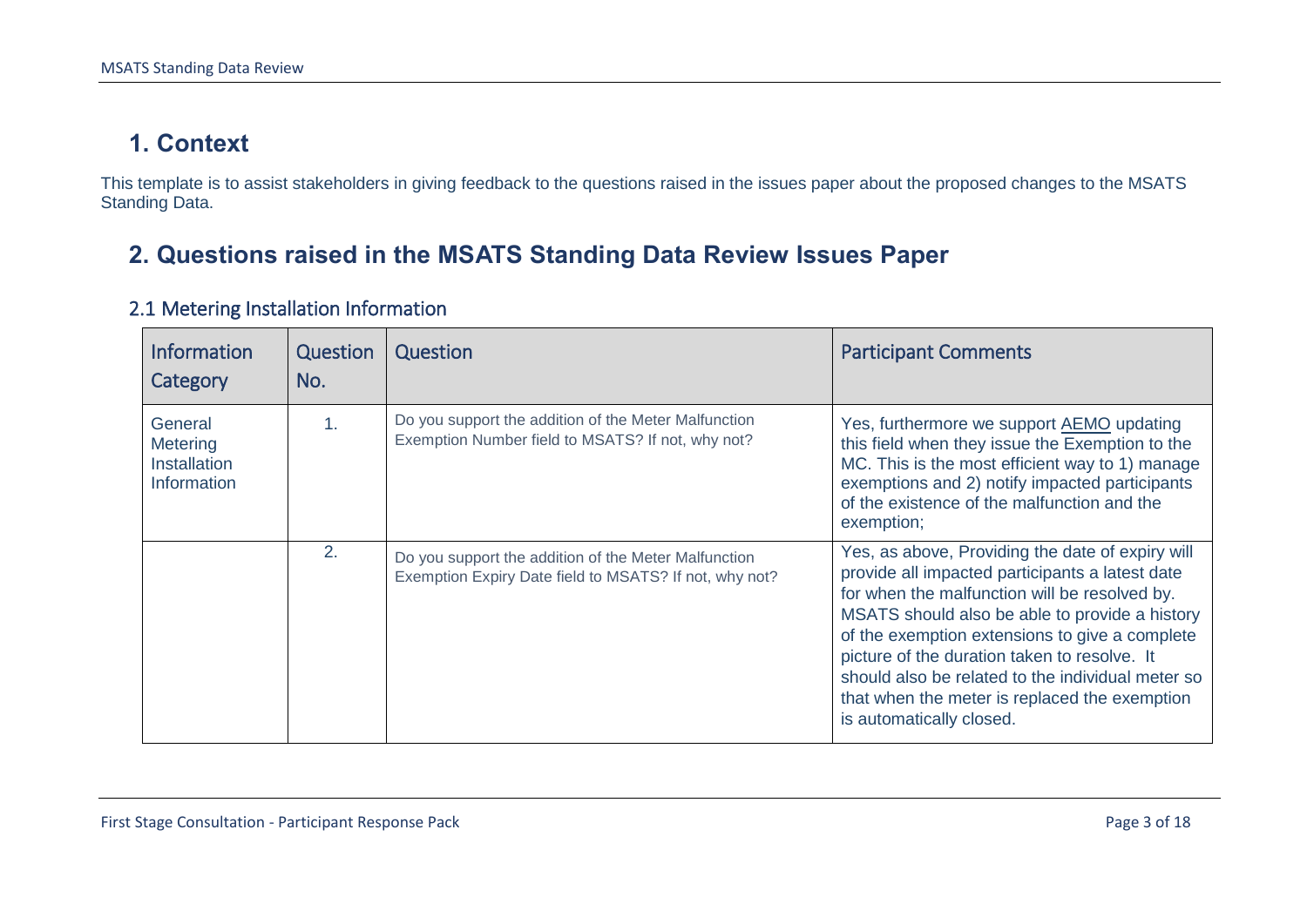| <b>Information</b><br>Category | Question<br>No. | Question                                                                                                                      | <b>Participant Comments</b>                                                                                                                                                                                                                                                                                                                                                            |
|--------------------------------|-----------------|-------------------------------------------------------------------------------------------------------------------------------|----------------------------------------------------------------------------------------------------------------------------------------------------------------------------------------------------------------------------------------------------------------------------------------------------------------------------------------------------------------------------------------|
|                                | 3.              | If you do not support the addition of the suggested fields, do<br>you support the addition of the Meter Family Failure field? | We support the above fields but if these do not<br>progress then we believe a malfunction flag with<br>appropriate code is more useful than just a<br>Family failure flag. This malfunction flag should<br>have at least the following values; e.g. Adhoc<br>malfunction, Family failure. This would allow the<br>monitoring of performance of resolving each<br>class of malfunction. |
|                                | 4.              | If you do not support the amendments proposed by AEMO,<br>which ones and why?                                                 | We do not support the addition of a Meter Test<br>Result Accuracy field, because any meter that<br>fails accuracy will be replaced at the time of the<br>test or shortly after because it is non-compliant.                                                                                                                                                                            |
|                                |                 |                                                                                                                               | By definition if the Meter is still in MSATS then it<br>has passed the test;                                                                                                                                                                                                                                                                                                           |
|                                | 5.              | What enumerations can be made for the Meter Use codes that<br>would be useful for the market?                                 | Vector only deals with physical metering so<br>'Revenue' is about the only use we could<br>assign.                                                                                                                                                                                                                                                                                     |
|                                |                 |                                                                                                                               | Given that smart meters now have many<br>capabilities and can provide data for many<br>purposes e.g. customer billing, network<br>management etc, is trying to allocate a single<br>use prudent?                                                                                                                                                                                       |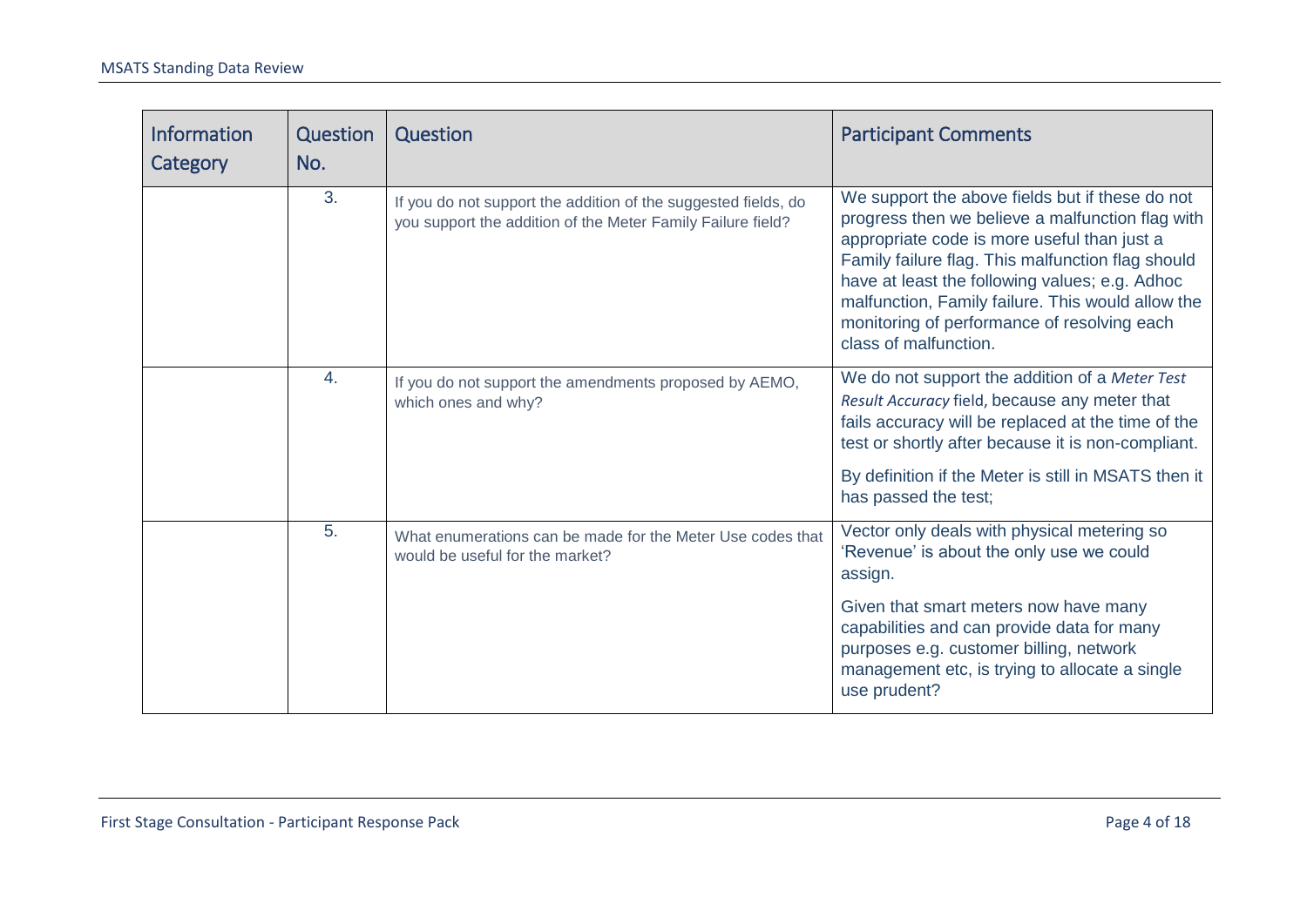| <b>Information</b><br>Category | Question<br>No. | Question                                                                                                                                                                                                                                                                                                                                                                                                                                | <b>Participant Comments</b>                                                                                                                                                                                                                                                                                                                                                                                                                                                                                                                                                                                               |
|--------------------------------|-----------------|-----------------------------------------------------------------------------------------------------------------------------------------------------------------------------------------------------------------------------------------------------------------------------------------------------------------------------------------------------------------------------------------------------------------------------------------|---------------------------------------------------------------------------------------------------------------------------------------------------------------------------------------------------------------------------------------------------------------------------------------------------------------------------------------------------------------------------------------------------------------------------------------------------------------------------------------------------------------------------------------------------------------------------------------------------------------------------|
|                                |                 |                                                                                                                                                                                                                                                                                                                                                                                                                                         | We accept that physical metering may need to<br>be separate to logical metering but suggest that<br>this be better done via a separate meter type.                                                                                                                                                                                                                                                                                                                                                                                                                                                                        |
|                                | 6.              | There are several existing fields that AEMO proposes<br>removing from MSATS Standing Data. Do you see any value<br>in their retention for the market? If so, please outline it.<br>Meter Constant may be a relevant field for older<br>equipment as it refers to intrinsic constraint of meter in<br>Wh/pulse. Is there value to this field for the market<br>and if so is there another field that the constant could<br>be listed in? | We do not support the removal of Last test<br>date.<br>We do not support the inclusion of Meter Test<br>Result Accuracy (see above).<br>We support the removal of Meter Point. This<br>field is used by the MDP to order the sequence<br>that a meter at an NMI appears in the field<br>reading device and therefore has no relevance<br>to anyone other than the manual meter reader.<br>Meter Point doesn't have any relationship to<br>suffix.<br>Meter Constant was used to count the number<br>of revolutions of a BASIC meter disk per Wh;<br>This is not relevant for Electronic meters;<br>Recommend its removal. |
|                                | 7.              | A majority of workshop attendees did not support the inclusion<br>of the aforementioned industry-proposed fields as they would<br>not provide value to the market as a whole. Are any of them<br>worth further consideration? If so, why and what value do they<br>add to the market?                                                                                                                                                   | See below for comments on proposed fields<br>Disconnection Method - Not required because<br>the Meter Status/NMI status will provide this<br>information. i.e. disconnected physically by the                                                                                                                                                                                                                                                                                                                                                                                                                             |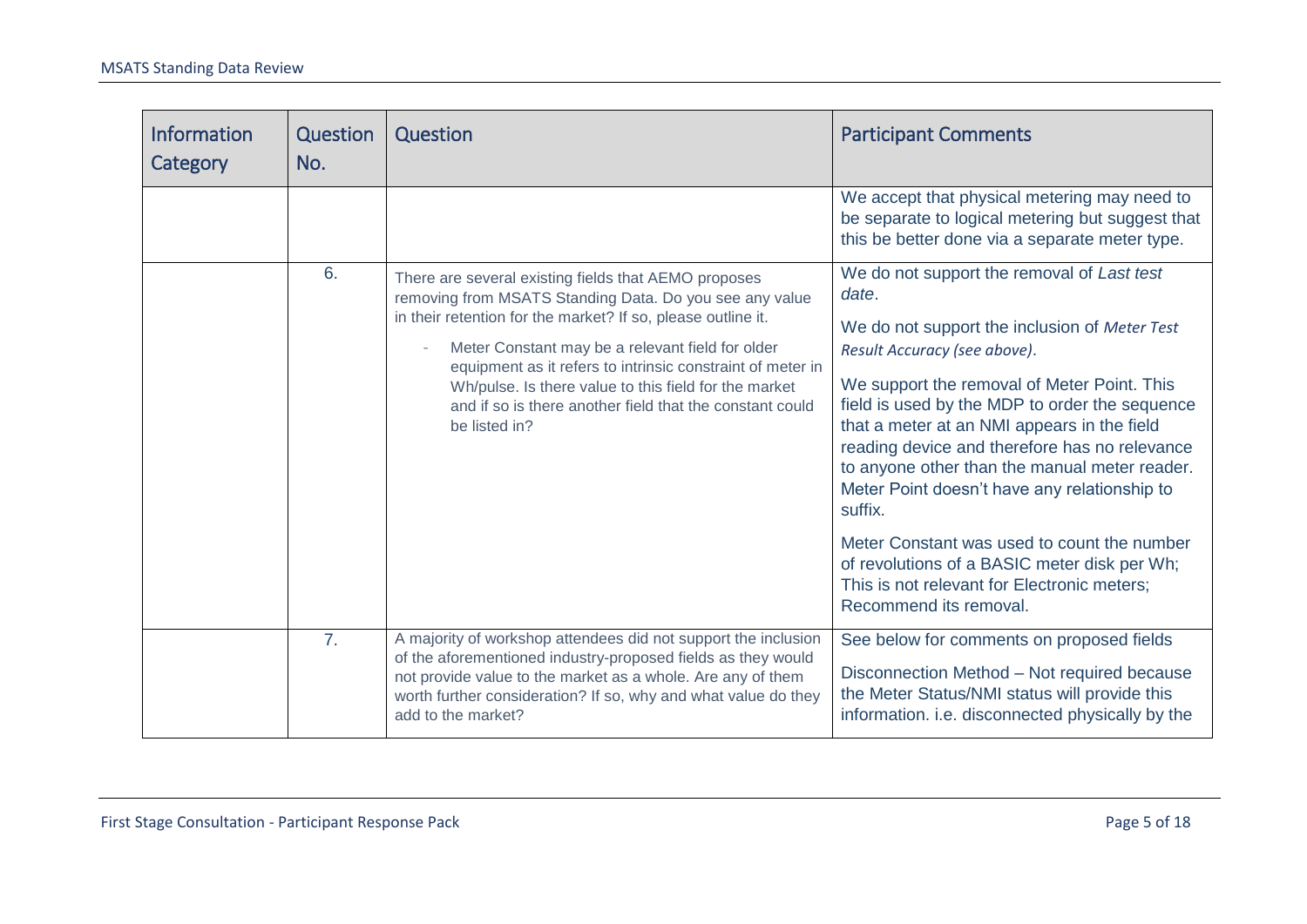| <b>Information</b><br>Category | Question<br>No. | Question | <b>Participant Comments</b>                                                                                                                                                                                                                                                                                                                                       |
|--------------------------------|-----------------|----------|-------------------------------------------------------------------------------------------------------------------------------------------------------------------------------------------------------------------------------------------------------------------------------------------------------------------------------------------------------------------|
|                                |                 |          | DNSP or via lifting the contactor in the meter by<br>the MP.                                                                                                                                                                                                                                                                                                      |
|                                |                 |          | • Meter Commission Date – Unclear how this is<br>useful. Retailers can see the latest meter details<br>records via NMI discovery or MSATS metering<br>reports which contain Start Dates. If meter has<br>been in place for 5 years it is unclear how this is<br>useful to anyone who is not the MP, who<br>already know this information;                         |
|                                |                 |          | • Meter Locks - Knowing if a key was required<br>would be useful to avoid wasted truck visits<br>when trying to replace a Malfunctioning/Family<br>Failure meter; This would allow the MP to<br>contact the customer to gain access before<br>attending. Currently access issues related to<br>locks impact up to 15% of malfunctions and<br>family failure work; |
|                                |                 |          | • Minimum interval length - No value - remove;<br>All smart meters can be configured for almost<br>any interval;                                                                                                                                                                                                                                                  |
|                                |                 |          | • Meter Family Failure - There should be a<br>Malfunction indicator - See comments 1-3<br>above;                                                                                                                                                                                                                                                                  |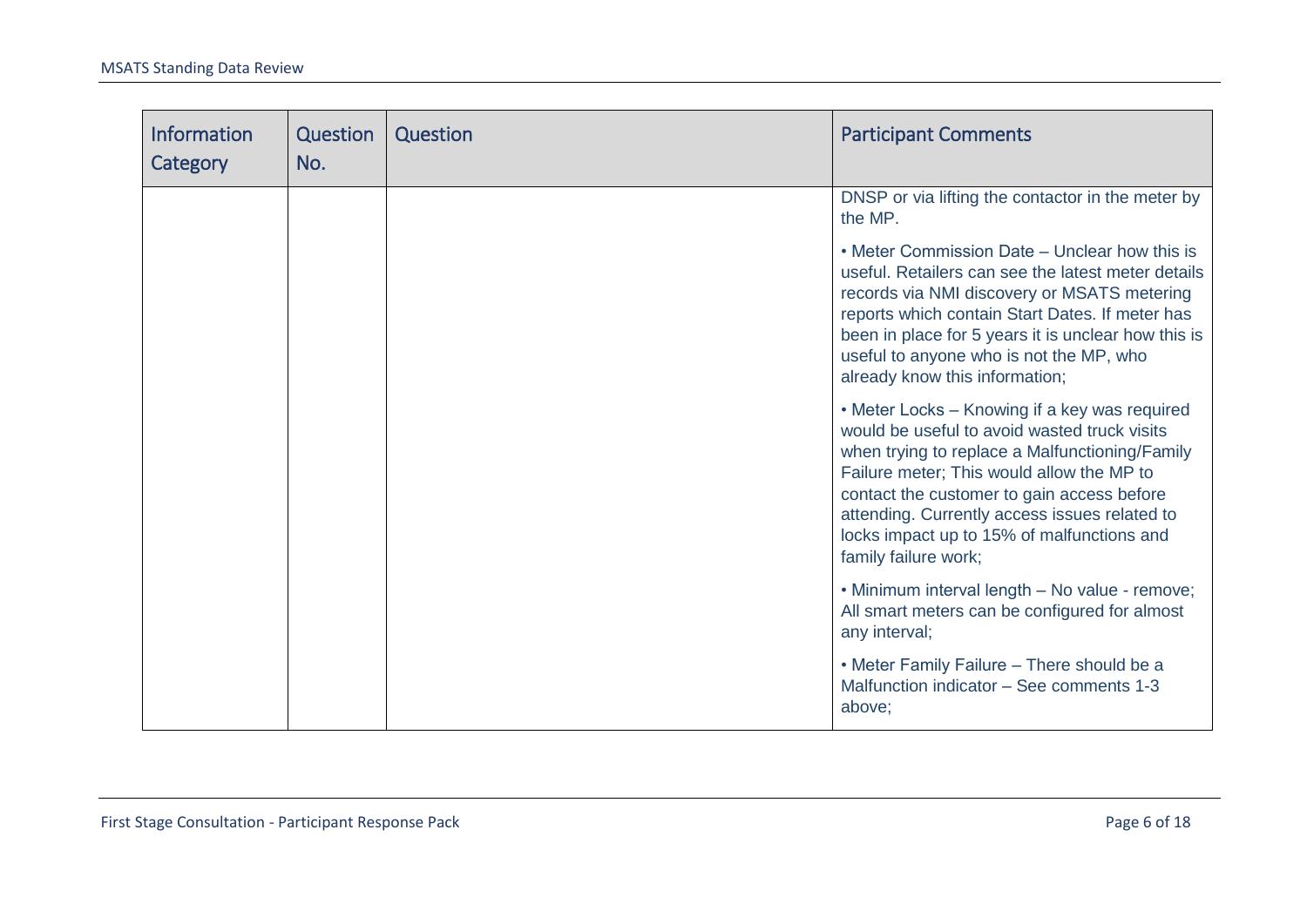| <b>Information</b><br>Category | Question<br>No. | Question                                                                                             | <b>Participant Comments</b>                                                                                                                                                                                                                                                                                                                                                                                                  |
|--------------------------------|-----------------|------------------------------------------------------------------------------------------------------|------------------------------------------------------------------------------------------------------------------------------------------------------------------------------------------------------------------------------------------------------------------------------------------------------------------------------------------------------------------------------------------------------------------------------|
|                                |                 |                                                                                                      | • Meter Test Report - No Value; MP can<br>provide if necessary and has an obligation to do<br>SO.                                                                                                                                                                                                                                                                                                                            |
|                                |                 |                                                                                                      | • Plug-in Meter Flag - This would give some<br>indication of the complexities in exchanging the<br>meter. There are estimated to be 100k-150k<br>plug in meters across the NEM. MC's need to<br>ensure specialised metering equipment (plug-in<br>adapter bases) are available. These are not a<br>standard item that all techs carry. Knowing this<br>before attending site would reduce wasted truck<br>visits.            |
|                                | 8.              | Do you have any other comments regarding the general<br>Metering Installation Information fields?    | Vector believes MSATS needs to transition to<br>near real-time updates for the NMI Status and<br>Meter Status. This is required so that all parties<br>can be aware of the accurate energisation<br>status of a site as soon as possible. This will<br>help with a better customer experience when<br>they are moving into a premise and avoid<br>customer left off supply;<br>AEMO could use this as a prototype for moving |
|                                |                 |                                                                                                      | all MSATS data to real time                                                                                                                                                                                                                                                                                                                                                                                                  |
| Metering<br>Installation       | 9.              | Do you agree to AEMO's proposal with regards to splitting<br>transformer information into CT and VT? | Yes                                                                                                                                                                                                                                                                                                                                                                                                                          |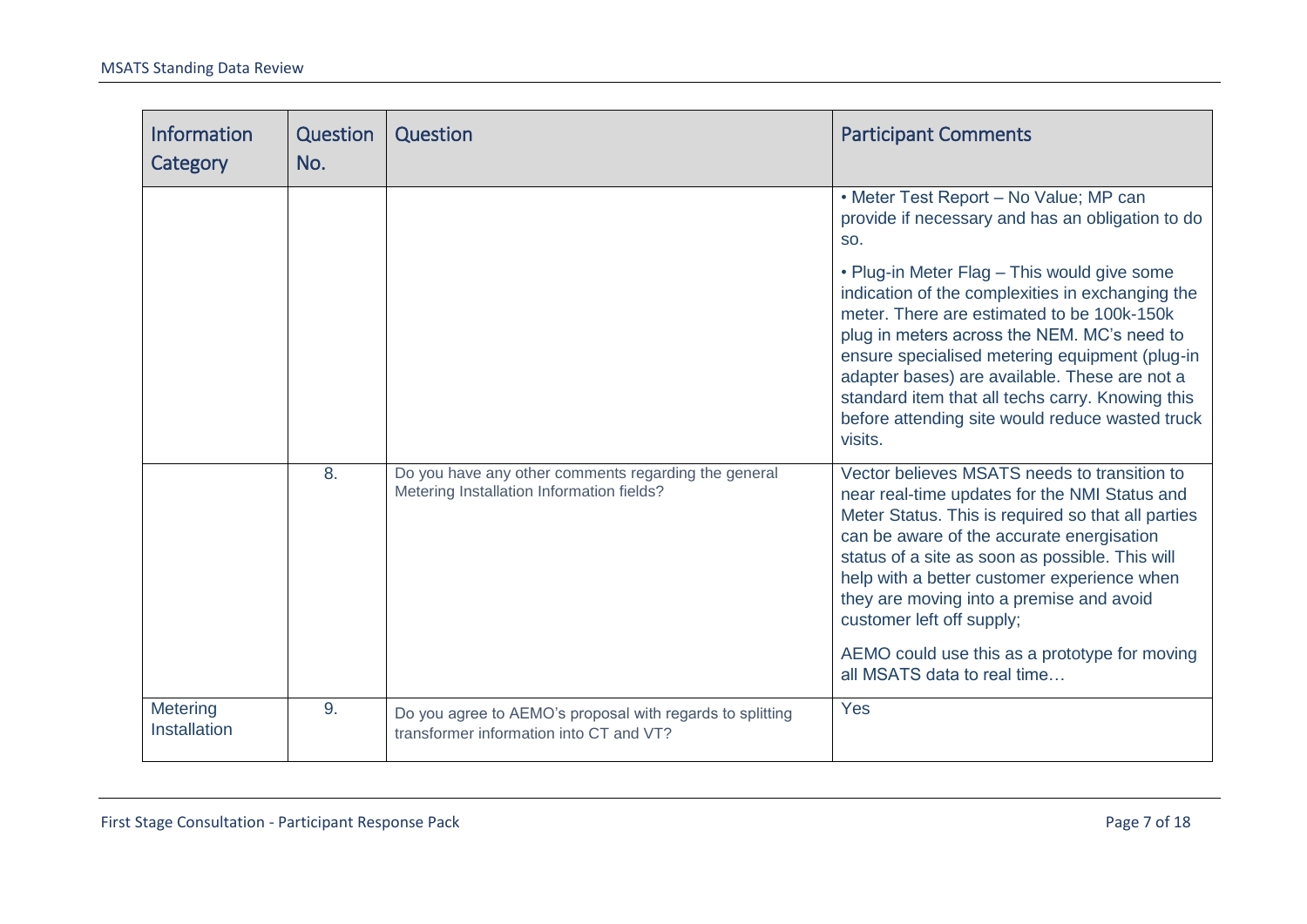| <b>Information</b><br>Category       | Question<br>No. | Question                                                                                                                                                                                                                                                          | <b>Participant Comments</b>                                                                                                                                                                                                                                                                                                                                                                                                                 |
|--------------------------------------|-----------------|-------------------------------------------------------------------------------------------------------------------------------------------------------------------------------------------------------------------------------------------------------------------|---------------------------------------------------------------------------------------------------------------------------------------------------------------------------------------------------------------------------------------------------------------------------------------------------------------------------------------------------------------------------------------------------------------------------------------------|
| <b>Transformer</b><br>Information    |                 |                                                                                                                                                                                                                                                                   |                                                                                                                                                                                                                                                                                                                                                                                                                                             |
|                                      | 10.             | Do you agree to AEMO's proposal with regards to adding new<br>transformer information fields which includes: CT/VT Accuracy<br>Class, CT/VT Last Test Date?                                                                                                       | Yes                                                                                                                                                                                                                                                                                                                                                                                                                                         |
|                                      | 11.             | Do you agree with the validations proposed by AEMO for the<br>transformer information fields? If not, please provide other<br>types of validations that can be applied.                                                                                           | Yes;                                                                                                                                                                                                                                                                                                                                                                                                                                        |
|                                      | 12.             | Do you agree to not to add CT/VT serial number fields, and if<br>you do not agree, can you propose solutions for adding those<br>fields in (i.e. new NMI devices table) and will adding them<br>provide more benefit than costs to your business and<br>customers | No, we believe CT/VT serial numbers should be<br>maintained where possible; Should good data<br>modelling practise dictate that these should be<br>in a separate CATS table then we support this<br>as well;                                                                                                                                                                                                                                |
| <b>Register Level</b><br>Information | 13.             | Do you agree with amending the fields Controlled Load and<br>Time of Day to include enumerated list of values? If Yes, what<br>values can be in the enumerated list for the fields:<br><b>Controlled Load</b><br>Time of Day                                      | yes, however it would need to reflect all<br>published DNSP CL schemes, not just CL1 and<br>CL2- Note: Current NTC do not necessarily<br>reflect the time settings programmed at the site.<br>DB's have confirmed that in some instances<br>you have no way of knowing the legacy<br>switching arrangements until you visit site and<br>look at the time switch settings; Customers are<br>entitled to keep these switching times under the |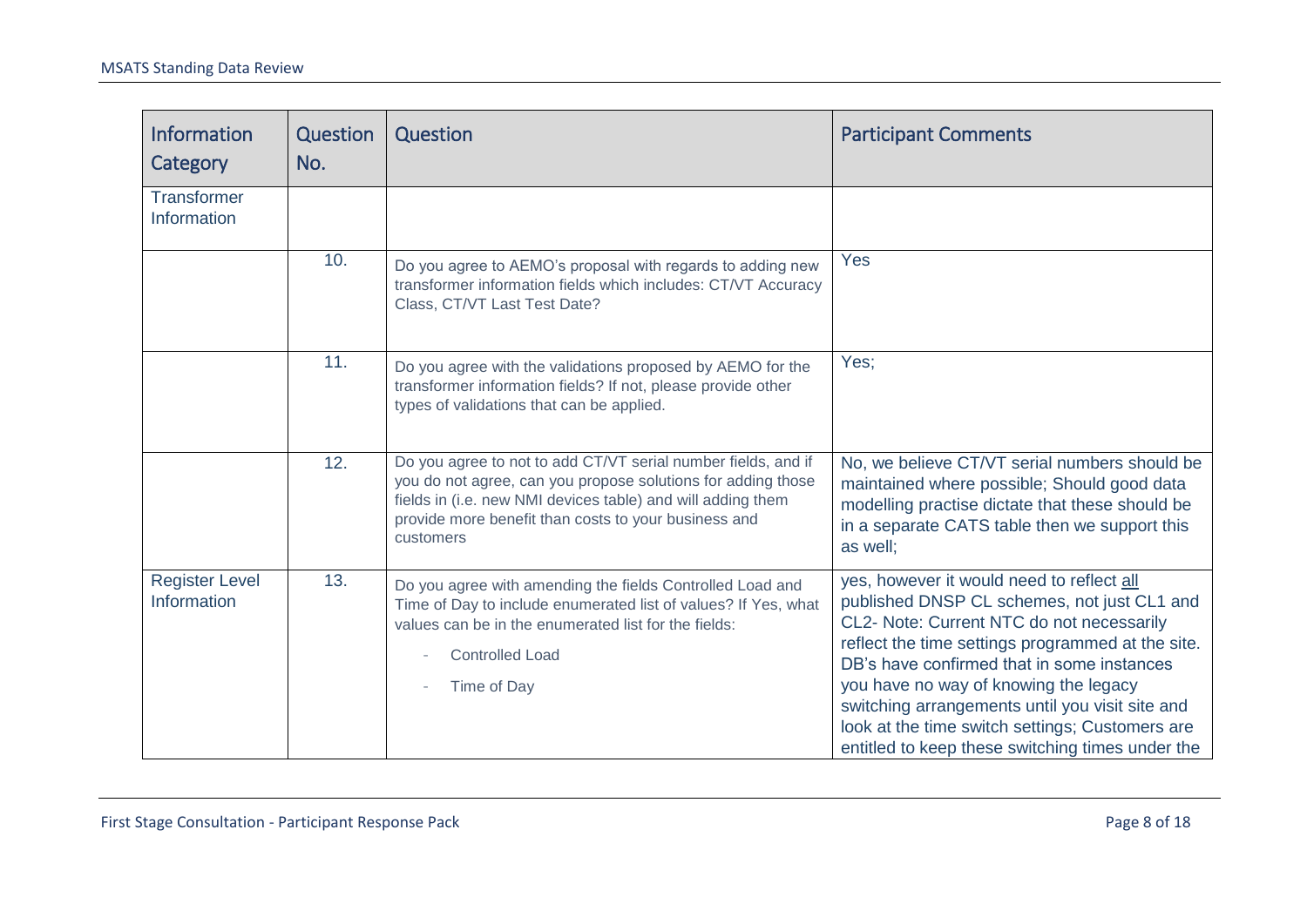| Information<br>Category | <b>Question</b><br>No. | Question                                                             | <b>Participant Comments</b>                                                                                                                                                                                                                                                                                                                                                                                                  |
|-------------------------|------------------------|----------------------------------------------------------------------|------------------------------------------------------------------------------------------------------------------------------------------------------------------------------------------------------------------------------------------------------------------------------------------------------------------------------------------------------------------------------------------------------------------------------|
|                         |                        |                                                                      | DNSP's connection arrangements even where<br>the meter has been replaced. Lack of clarity on<br>the switching times can lead to customers<br>having periods with no hot water or dedicate<br>circuits being energised outside published<br>switching times resulting in higher bills for<br>customers as their devices consume energy<br>outside the tariffs designated times.                                               |
|                         |                        |                                                                      | Placing these values into an enumerated value<br>needs to be carefully considered because could<br>create a barrier to accurately represent any new<br>switching products. If a party introduces a new<br>scheme/program, then there would need to be<br>an update to the enumerated list - this could<br>create an environment where the data becomes<br>inaccurate as business avoid having to go<br>through this process. |
|                         |                        |                                                                      | Time of Day should be removed for Interval<br>meters. It is concept that is not relevant to an<br>interval Data Stream;                                                                                                                                                                                                                                                                                                      |
|                         | 14.                    | Do you agree with AEMO's proposal to remove the following<br>fields? | Agreed to remove Demand and Network<br><b>Additional Information Fields;</b>                                                                                                                                                                                                                                                                                                                                                 |
|                         |                        | Demand1                                                              |                                                                                                                                                                                                                                                                                                                                                                                                                              |
|                         |                        | Demand <sub>2</sub>                                                  |                                                                                                                                                                                                                                                                                                                                                                                                                              |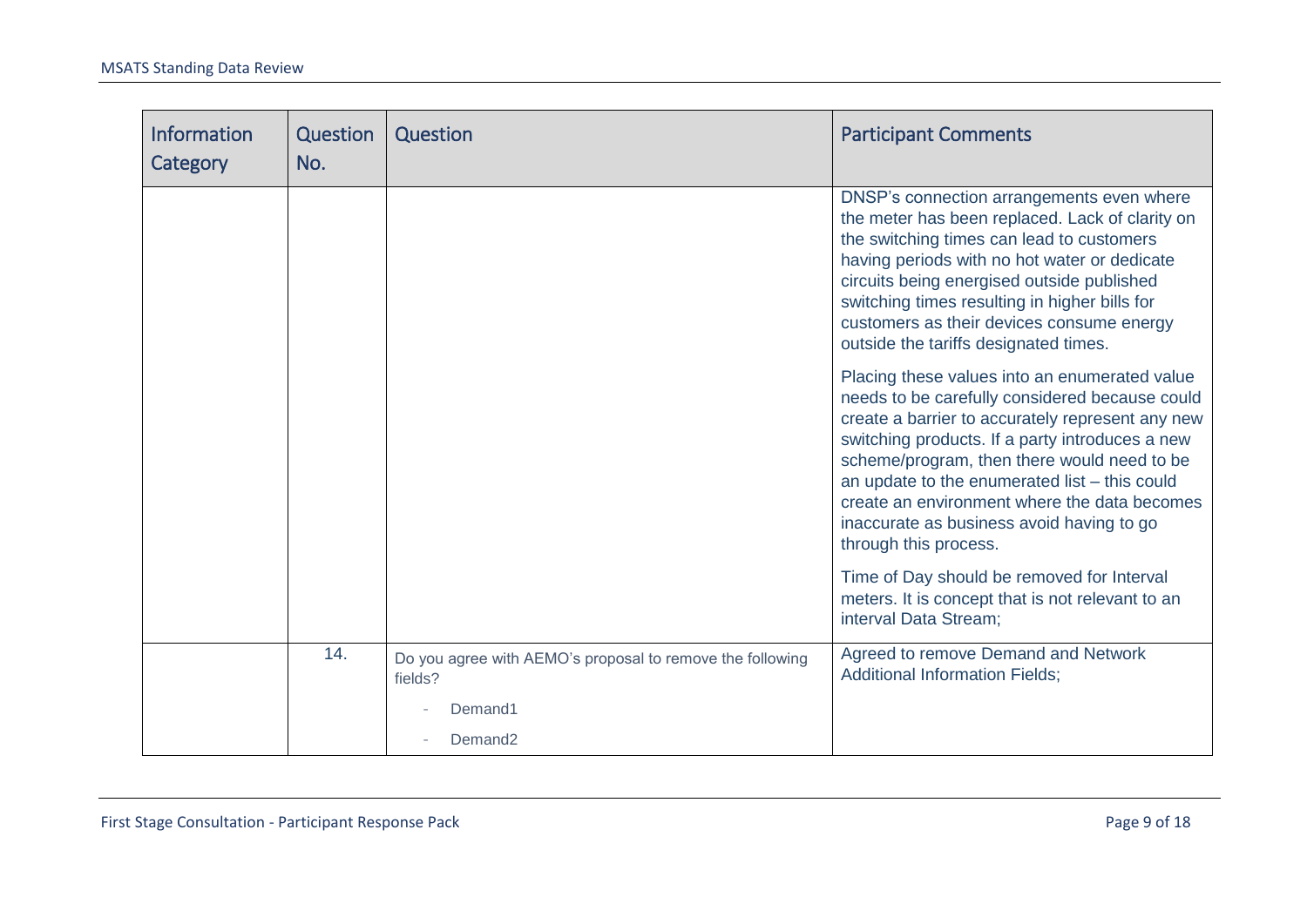| <b>Information</b><br>Category                     | Question<br>No. | Question                                                                                                            | <b>Participant Comments</b>                                                                                                                                                                                                                                         |
|----------------------------------------------------|-----------------|---------------------------------------------------------------------------------------------------------------------|---------------------------------------------------------------------------------------------------------------------------------------------------------------------------------------------------------------------------------------------------------------------|
|                                                    |                 | <b>Network Additional Information</b>                                                                               |                                                                                                                                                                                                                                                                     |
| Connection and<br>Metering point<br><b>Details</b> | 15.             | Do you agree with the proposal to include the Connection<br>Configuration field as described above? Why/why not?    | Phase in Use seems to be describing<br>characteristics of the supply to the premise. The<br>Meter Register table contains information about<br>the meter, not the Supply. There can be<br>numerous meters at a connection – mixture of 3<br>phase and single phase; |
|                                                    |                 |                                                                                                                     | Use of a combined field to represent the<br>configuration has no benefit over individual<br>fields; We support the use of individual fields;<br>The below fields are recommended and reflect<br>the key configuration at a site for the Meter.                      |
|                                                    |                 |                                                                                                                     | Meter Connection type should be<br>"Whole Current connected" or<br>"Transformer connected";<br>Meter Type should indicate "Single"<br>Phase" or "3 Phase";<br>Transformer type should indicate Low<br>Voltage (CT) or High Voltage (VT);                            |
|                                                    | 16.             | Are there any connection configurations that could not be<br>contained in the above Connection Configuration field? | See 15.                                                                                                                                                                                                                                                             |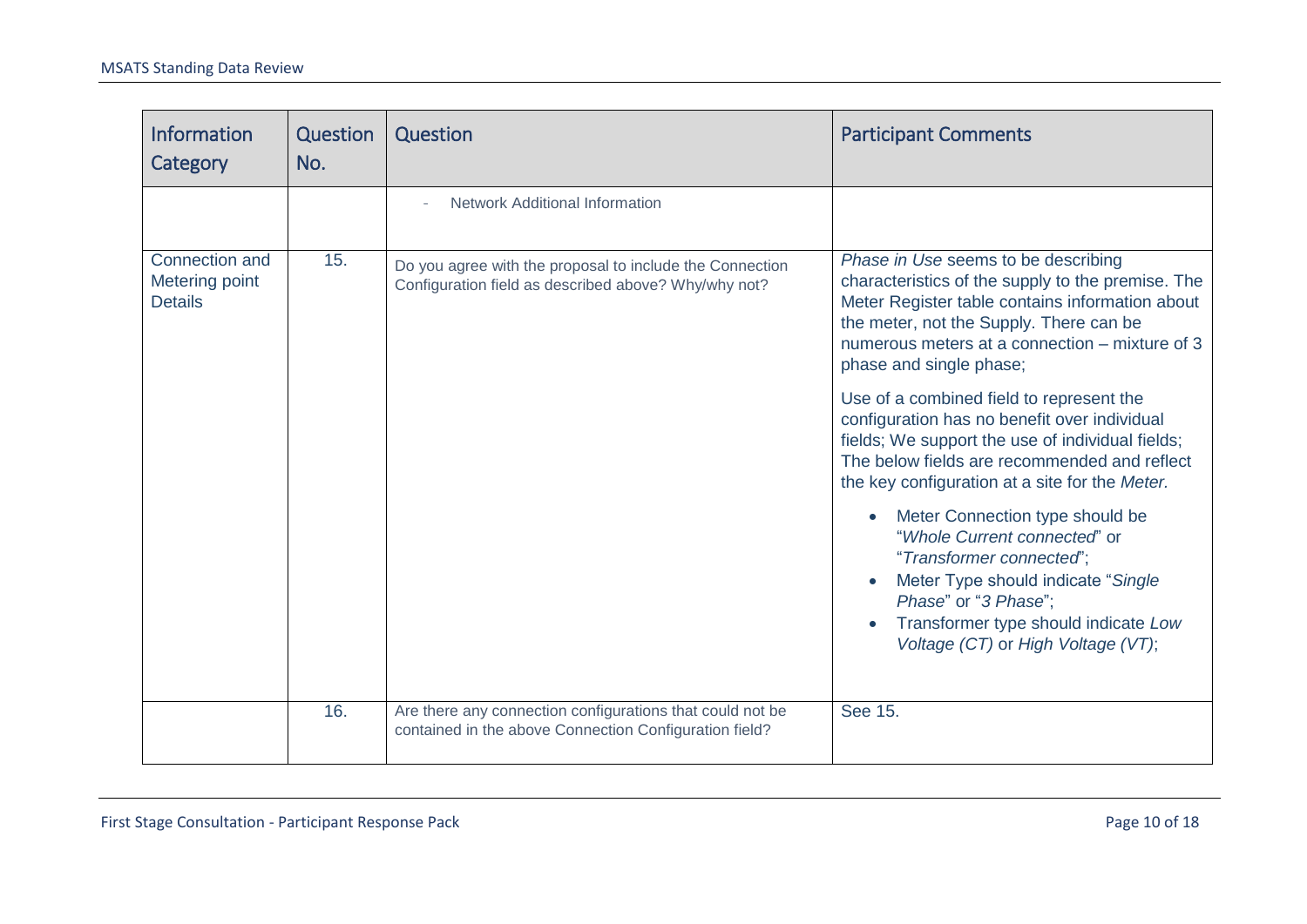| <b>Information</b><br>Category                      | Question<br>No. | Question                                                                                                     | <b>Participant Comments</b>                                                                                                                                                                                                                                                                                                                                                                                                                                                    |
|-----------------------------------------------------|-----------------|--------------------------------------------------------------------------------------------------------------|--------------------------------------------------------------------------------------------------------------------------------------------------------------------------------------------------------------------------------------------------------------------------------------------------------------------------------------------------------------------------------------------------------------------------------------------------------------------------------|
| <b>Shared Isolation</b><br><b>Points Flag Field</b> | 17.             | Are the values sufficient? What additional information should<br>be provided, and how could it be validated? | Shared Fuse should reflect whether this<br>Connection Point (NMI) can be independently<br>isolated without impacting any other NMI. The<br>only values required would be yes or no;<br>Obviously all new meter installations will be<br>able to be independently isolated so these will<br>have a value of 'Yes'. The issue will be legacy<br>metering. MP's should be obligated to<br>determine a sites status. If this does occur then<br>this flag will be of little value; |
|                                                     |                 |                                                                                                              | By calling this field 'Shared Fuse' it is not<br>immediately obvious what this represents.<br>Suggest calling the field 'Can be independently<br>isolated' flag or the CBII flag.                                                                                                                                                                                                                                                                                              |
|                                                     |                 |                                                                                                              | This field should not be on the<br>CATS_METER_REGISTER entity but should<br>be on the CATS_NMI_DATA as it represents<br>the status of the connection point or NMI and<br>not an individual meter;                                                                                                                                                                                                                                                                              |
|                                                     | 18.             | Should "Unknown" be able to be changed into "Yes" / "No"?                                                    | MP's responsible for legacy metering should be<br>required to reflect the status on all meters;<br>Given that these meters are visited every 3<br>months for reading MDP can advise the MP of<br>the status and MSATS can be updated to<br>accurately reflect the NMI status;                                                                                                                                                                                                  |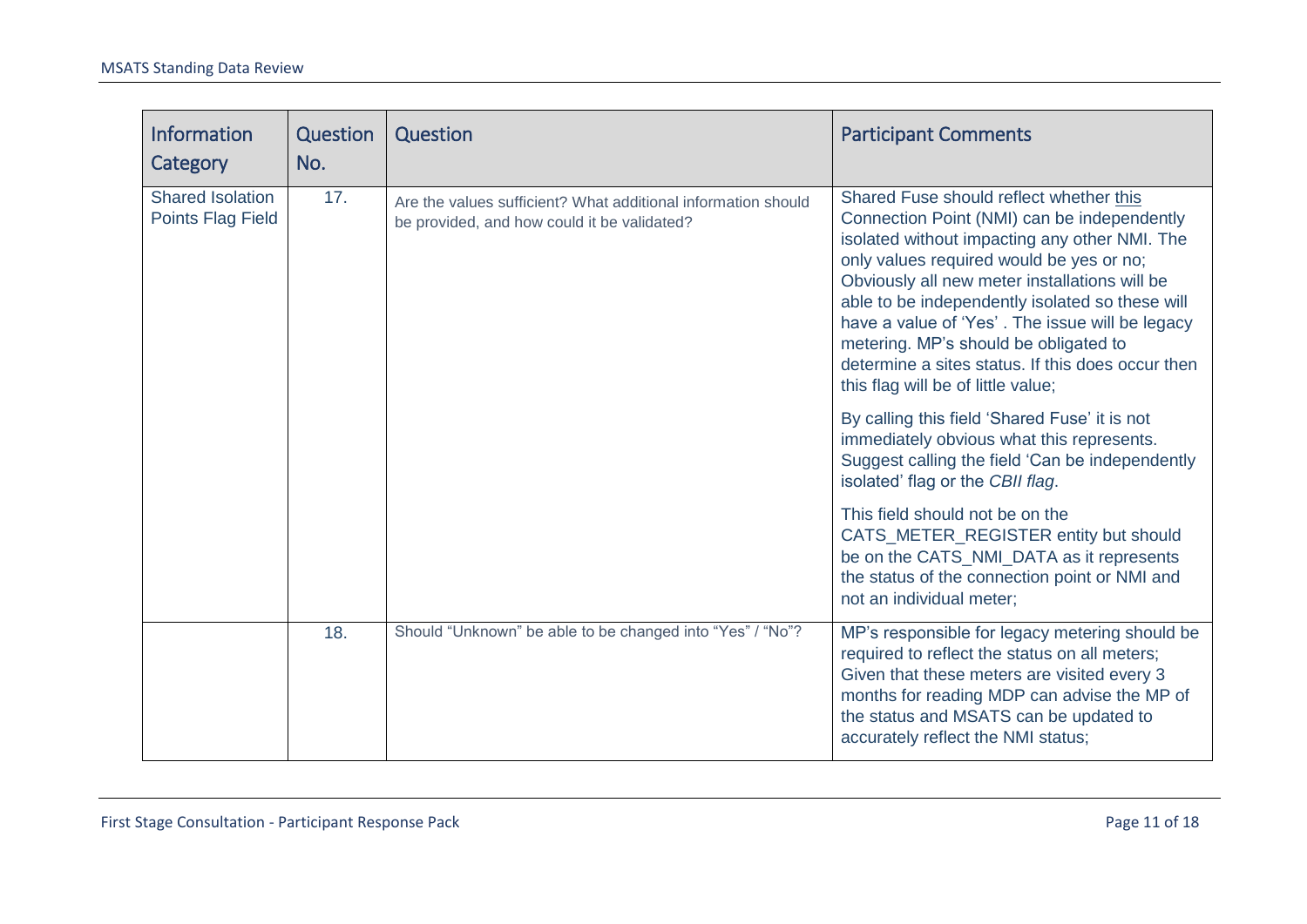| <b>Information</b><br><b>Category</b>                      | Question<br>No. | Question                                                                                                                                                                                                                                        | <b>Participant Comments</b> |
|------------------------------------------------------------|-----------------|-------------------------------------------------------------------------------------------------------------------------------------------------------------------------------------------------------------------------------------------------|-----------------------------|
| <b>Metering</b><br>Installation<br>Location<br>Information | 19.             | Do you support the deletion of Additional Site Information?                                                                                                                                                                                     | Yes                         |
|                                                            | 20.             | Are there any pieces of information that would be useful to<br>explicitly flag for inclusion in the Meter Location field? (these<br>can be included in the definition of the field)                                                             | No;                         |
|                                                            | 21.             | Does your organisation support the mandatory provision of<br>GPS coordinates for all rural sites?                                                                                                                                               | Yes;                        |
|                                                            | 22.             | If the provision of GPS coordinates for all rural NMIs were<br>made mandatory, does your organisation support the use of<br>"Designated regional area postcodes" to define "rural"? If not,<br>what alternative would your organisation prefer? | Yes;                        |
|                                                            | 23.             | Does your organisation support the mandatory provision of<br>GPS coordinates for any sites with an MRIM meter?                                                                                                                                  | Yes;                        |
|                                                            | 24.             | Does your organisation support the mandatory provision of<br>GPS coordinates for any new installations?                                                                                                                                         | Yes;                        |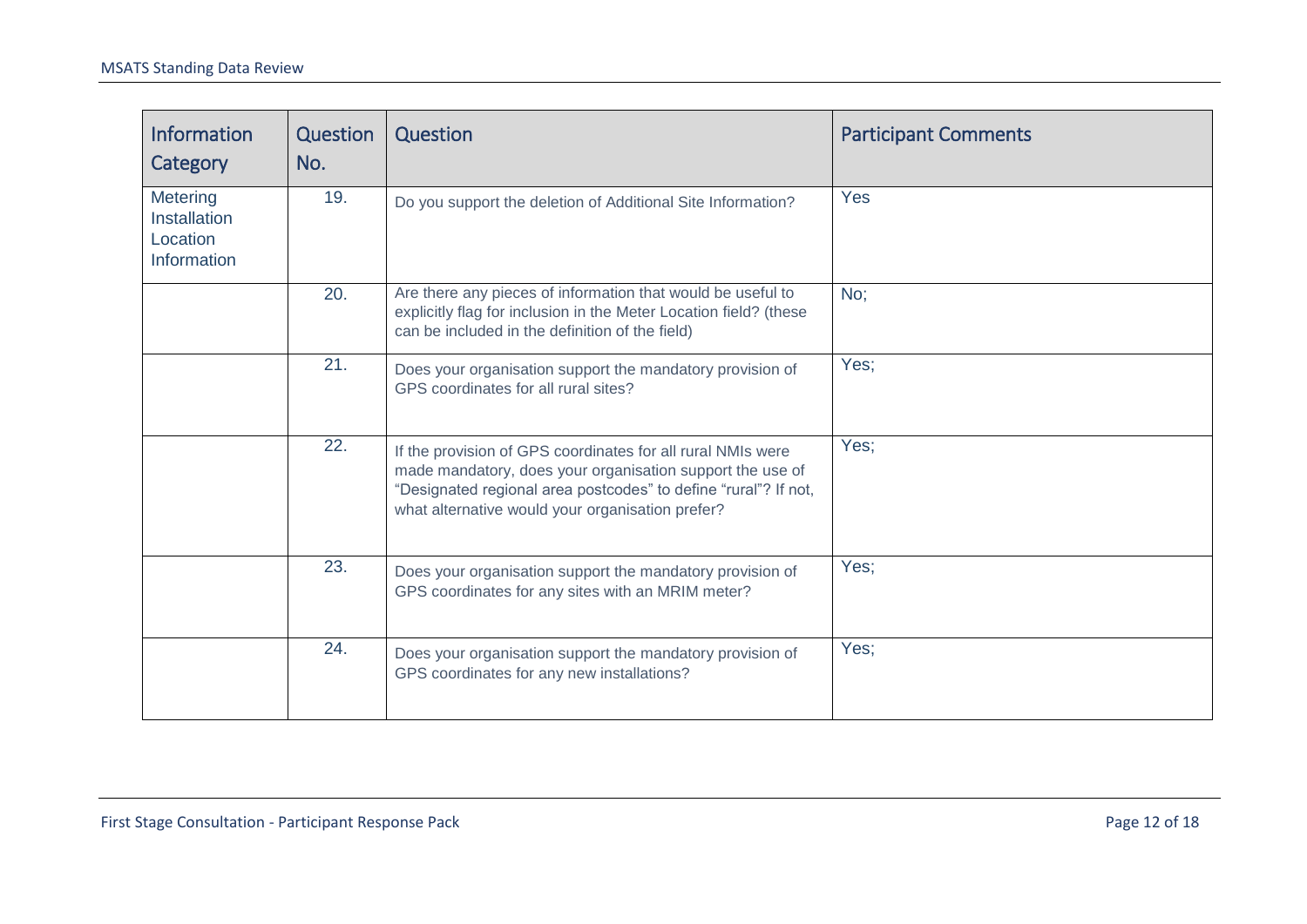| Information<br>Category | Question<br>No. | Question                                                                                                                                                                                                                                                                                                                                                                                          | <b>Participant Comments</b>                                                                                                                                                                                        |
|-------------------------|-----------------|---------------------------------------------------------------------------------------------------------------------------------------------------------------------------------------------------------------------------------------------------------------------------------------------------------------------------------------------------------------------------------------------------|--------------------------------------------------------------------------------------------------------------------------------------------------------------------------------------------------------------------|
|                         | 25.             | Does your organisation believe that the provision of this<br>information should be made mandatory for any other<br>scenarios?                                                                                                                                                                                                                                                                     | If you do not make the fields mandatory and<br>population becomes 'optional' then businesses<br>will choose not to collect and not to populate.<br>This will dilute the benefits of collecting the<br>information. |
|                         |                 |                                                                                                                                                                                                                                                                                                                                                                                                   | Locating meters especially in rural locations is a<br>material issue; All meters regardless of type<br>should have location details made available in<br><b>MSATS:</b>                                             |
|                         | 26.             | Does your organisation believe that the provision of this<br>information should be made required for any other scenarios?                                                                                                                                                                                                                                                                         | If you do not make the fields mandatory and<br>population becomes 'optional' then businesses<br>will choose not to collect and not to populate.<br>This will dilute the benefits of collecting the<br>information. |
|                         |                 |                                                                                                                                                                                                                                                                                                                                                                                                   | Locating meters especially in rural locations is a<br>material issue; All meters regardless of type<br>should have location details made available in<br><b>MSATS;</b>                                             |
|                         | 27.             | Bearing in mind that GPS coordinates to four decimal places<br>allow identification to the nearest 10 metres, that GPS<br>coordinates to five decimal places allows identification to the<br>nearest metre, and that GPS coordinates to six decimal<br>places allows identification to the nearest 10 centimetres, if<br>the field is added should it be to four, five, or six decimal<br>places? | Four; 10 meters is close enough.                                                                                                                                                                                   |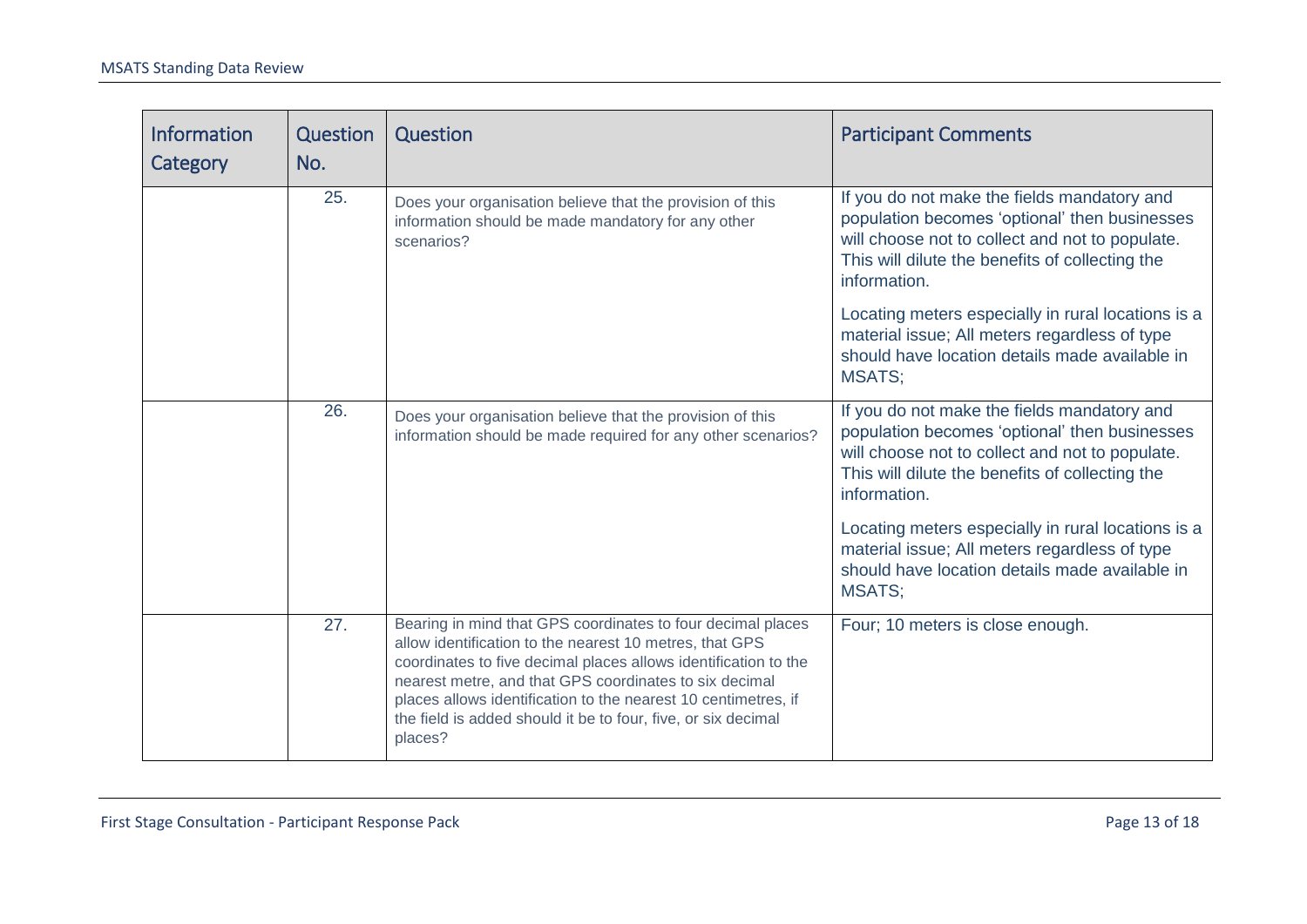| <b>Information</b><br>Category                       | Question<br>No. | Question                                                                                                                                                                                           | <b>Participant Comments</b> |
|------------------------------------------------------|-----------------|----------------------------------------------------------------------------------------------------------------------------------------------------------------------------------------------------|-----------------------------|
| Meter Read and<br><b>Estimation</b><br>Information   | 28.             | Do you agree with AEMO's proposal to amend or remove the<br>meter read and estimation information as per the proposal<br>above, if not please specify which ones you do not agree with<br>and why? | Yes                         |
| <b>Meter</b><br><b>Communications</b><br>Information | 29.             | Do you agree with AEMO's proposal to remove the meter<br>communications information fields as per the proposal above,<br>if not please specify which ones you do not agree with and<br>why?        | Yes                         |

#### 2.2 NMI details

| <b>Information</b><br>Category     | Question<br>No. | Question                                                                                                                                                                                                                                                                | <b>Participant Comments</b>                                                                                                                                                              |
|------------------------------------|-----------------|-------------------------------------------------------------------------------------------------------------------------------------------------------------------------------------------------------------------------------------------------------------------------|------------------------------------------------------------------------------------------------------------------------------------------------------------------------------------------|
| <b>Address</b><br><b>Structure</b> | 30.             | Do you agree with the proposal to remove unstructured<br>address fields, following a period for data holders to clean<br>their existing data?                                                                                                                           | Yes; There is no need for a grace period as<br>businesses should start cleaning data<br>immediately so unstructured address can be<br>removed as soon as procedures become<br>effective; |
|                                    | 31.             | Are there any reasons to keep the Unstructured Address<br>fields, given that additional locational information (e.g. "pump<br>by the dam") can be provided in other fields, e.g. Location<br>Descriptor where we have proposed to lengthen the<br>characters available? | No:                                                                                                                                                                                      |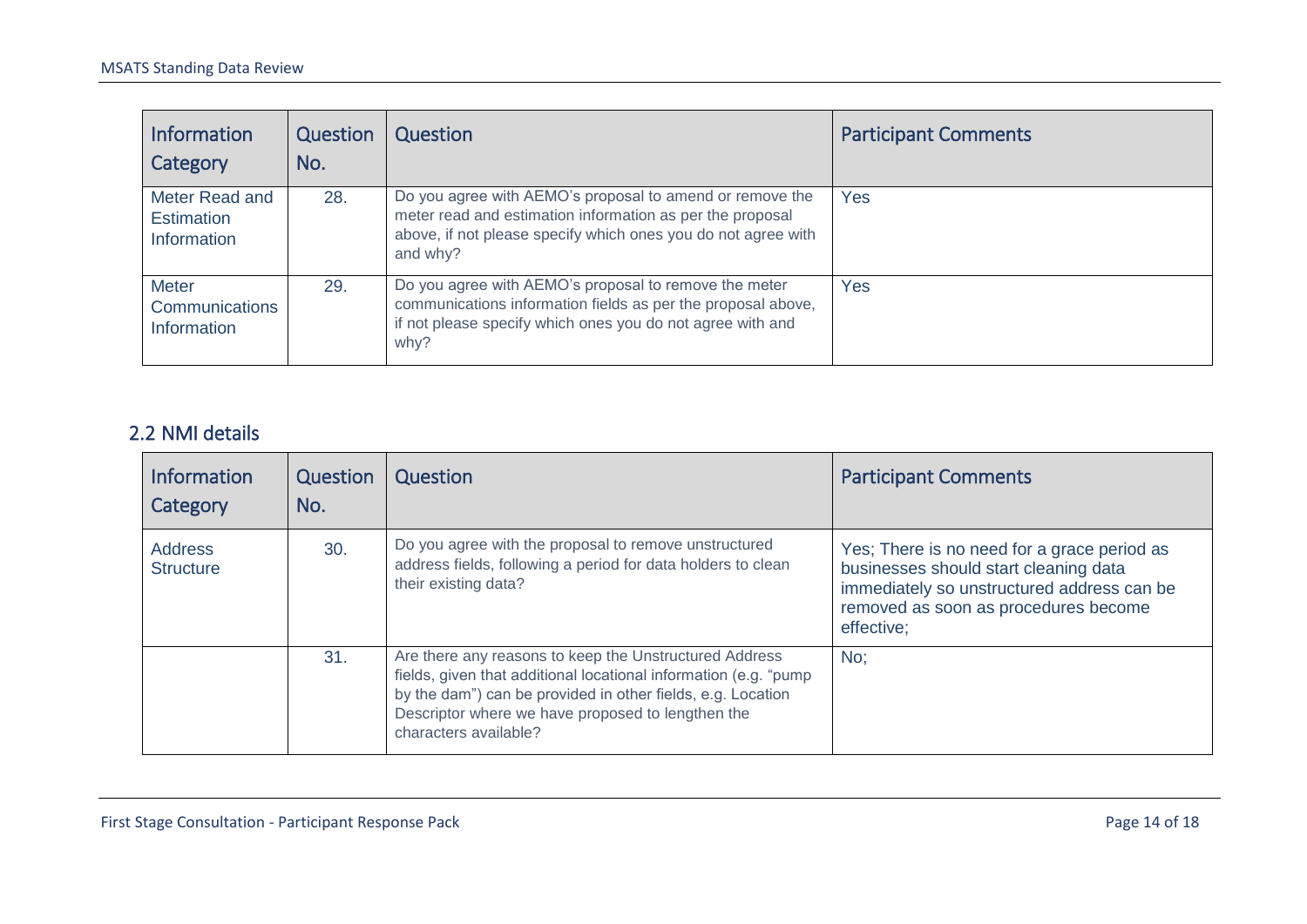| Information<br>Category | <b>Question</b><br>No. | Question                                                                                                                                                                                          | <b>Participant Comments</b>                                                                                                                                                                                                                                                                                                                                                                                                                                                                                                                                                                                             |
|-------------------------|------------------------|---------------------------------------------------------------------------------------------------------------------------------------------------------------------------------------------------|-------------------------------------------------------------------------------------------------------------------------------------------------------------------------------------------------------------------------------------------------------------------------------------------------------------------------------------------------------------------------------------------------------------------------------------------------------------------------------------------------------------------------------------------------------------------------------------------------------------------------|
|                         | 32.                    | Do you agree with the proposal to add G-NAF PID to MSATS<br>if the data were populated by AEMO on the basis of structured<br>address (as is currently done for DPIDs) and thereafter by<br>LNSPs? | Maybe; The biggest issue on addresses relates<br>to new suburbs and new connections; This is<br>because Streets have not been named or sign<br>posted, or change their name so it can be<br>difficult to accurately know you are in the<br>correct location; G-NAF data states it takes<br>between 2 and 6 months to get updated and<br>made available. Presumably it will be like other<br>sources e.g. Lands and Survey data, and will<br>most likely be well after when a retailer needs to<br>install a meter. Once a meter is in place and its<br>GPS location is in MSATS there is no need for<br>the G-NAF Data: |
|                         | 33.                    | Do you agree with the proposal to add G-NAF PID to MSATS<br>if the data were populated entirely by LNSPs?                                                                                         | See 32; Will accurate G-NAF Data be available<br>at NMI Allocation? Presumably the retailer will<br>need to provide this to the DB, much like the<br>address todayWho provides this to the<br>Retailer?                                                                                                                                                                                                                                                                                                                                                                                                                 |
|                         | 34.                    | If AEMO were to add the G-NAF PID field (which would<br>uniquely identify a physical address), do participants believe<br>there is use in keeping the DPID field?                                 | DPID is a postal address, G-NAF is a physical<br>location; Presumably these are used for<br>different purposes; We don't use DPID                                                                                                                                                                                                                                                                                                                                                                                                                                                                                       |
|                         | 35.                    | Would your organisation support adding Section Number and<br>DP Number if G-NAF PID were also to be added?                                                                                        | Depends on timing availability of G-NAFSee<br>32 and 33.                                                                                                                                                                                                                                                                                                                                                                                                                                                                                                                                                                |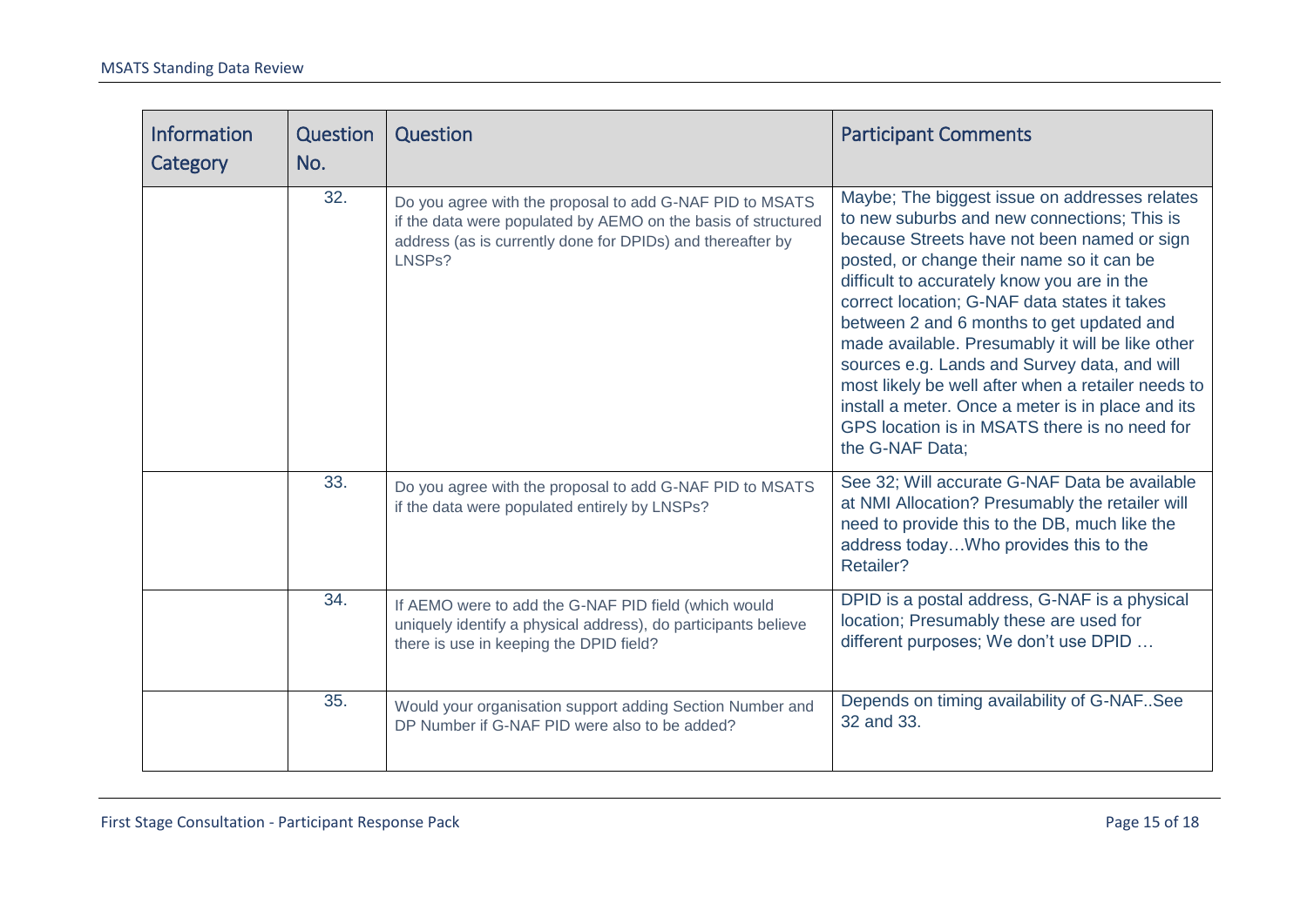| <b>Information</b><br>Category                      | Question<br>No. | Question                                                                                                  | <b>Participant Comments</b> |
|-----------------------------------------------------|-----------------|-----------------------------------------------------------------------------------------------------------|-----------------------------|
|                                                     | 36.             | Would your organisation support adding Section Number and<br>DP Number if G-NAF PID were not to be added? | yes                         |
| <b>Feeder Class</b>                                 | 37.             | Do you agree with the proposal to make Feeder Class<br>required for the jurisdiction of Queensland?       | Yes. Doesn't impact MP's;   |
| <b>Transmission</b><br>Node Identifier <sub>2</sub> | 38.             | Do you agree with the proposal to introduce TNI2?                                                         | Yes. Doesn't impact MP's;   |

#### 2.3 NER Schedule 7.1

| <b>Information</b><br>Category                         | Question<br>No. | Question                                                                                                                                                                     | <b>Participant Comments</b>                                                          |
|--------------------------------------------------------|-----------------|------------------------------------------------------------------------------------------------------------------------------------------------------------------------------|--------------------------------------------------------------------------------------|
| <b>NER Schedule</b><br>7.1 Rule Change                 | 39.             | Do you see any benefit in Schedule 7.1 remaining as-is? If so,<br>please detail the benefit.                                                                                 | No:                                                                                  |
|                                                        | 40.             | Do you support AEMO's proposal? If you do not, please detail<br>why.                                                                                                         | Yes, remove the required MSATS content from<br>Rules and place it in the procedures; |
| <b>Fields</b><br>referenced in the<br>NER that are not | 41.             | Do you see any benefit in adding the aforementioned fields to<br>MSATS? If so, in which table would you propose they be<br>added and how can the quality of data be ensured? | No:                                                                                  |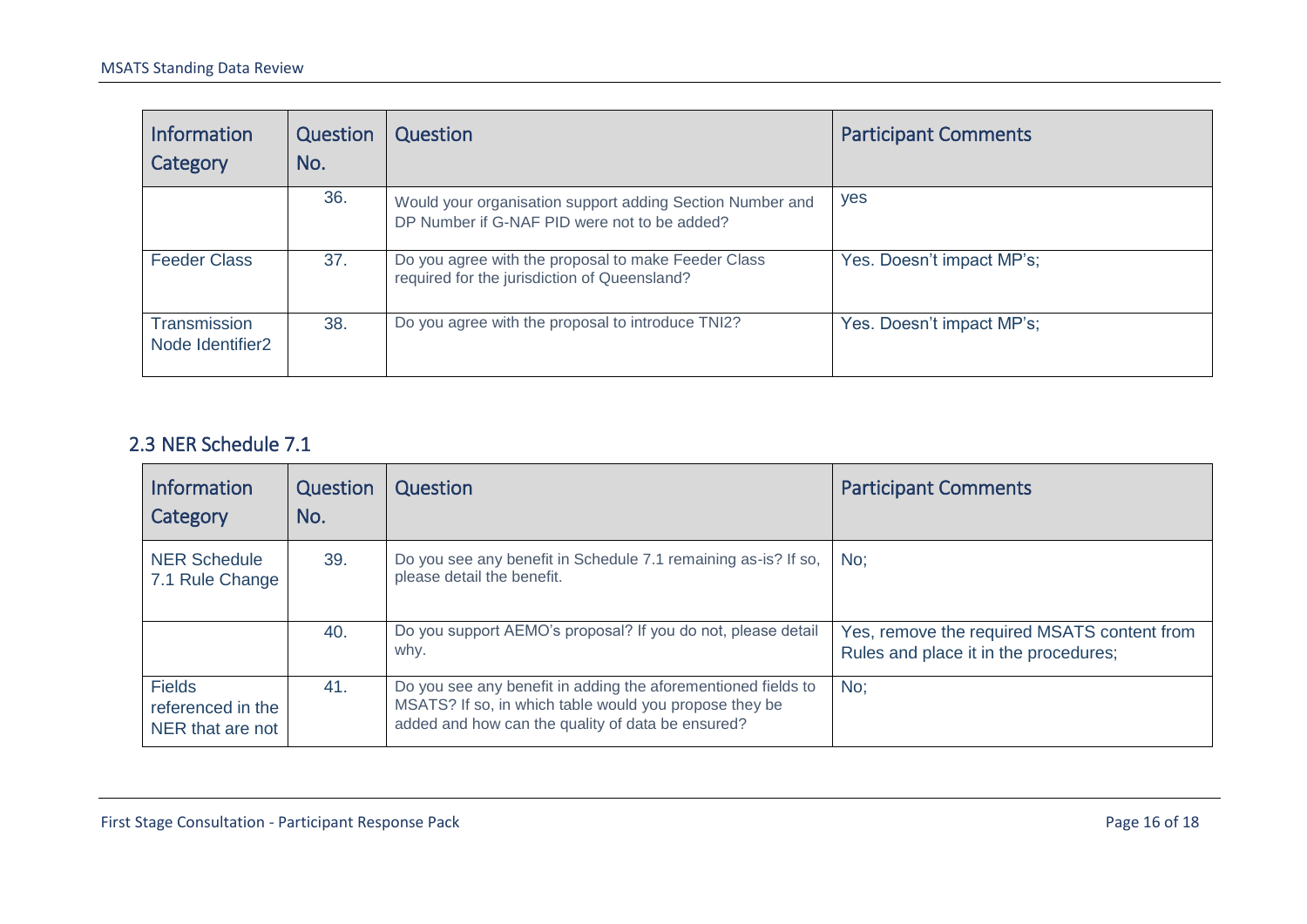| Information<br>Category        | Question<br>No. | Question | <b>Participant Comments</b> |
|--------------------------------|-----------------|----------|-----------------------------|
| implemented in<br><b>MSATS</b> |                 |          |                             |

## **3. Proposed Changes in Standing Data for MSATS Guideline**

<span id="page-16-0"></span>

| Section No/Field Name | <b>Participant Comments</b> |
|-----------------------|-----------------------------|
|                       |                             |
|                       |                             |
|                       |                             |
|                       |                             |